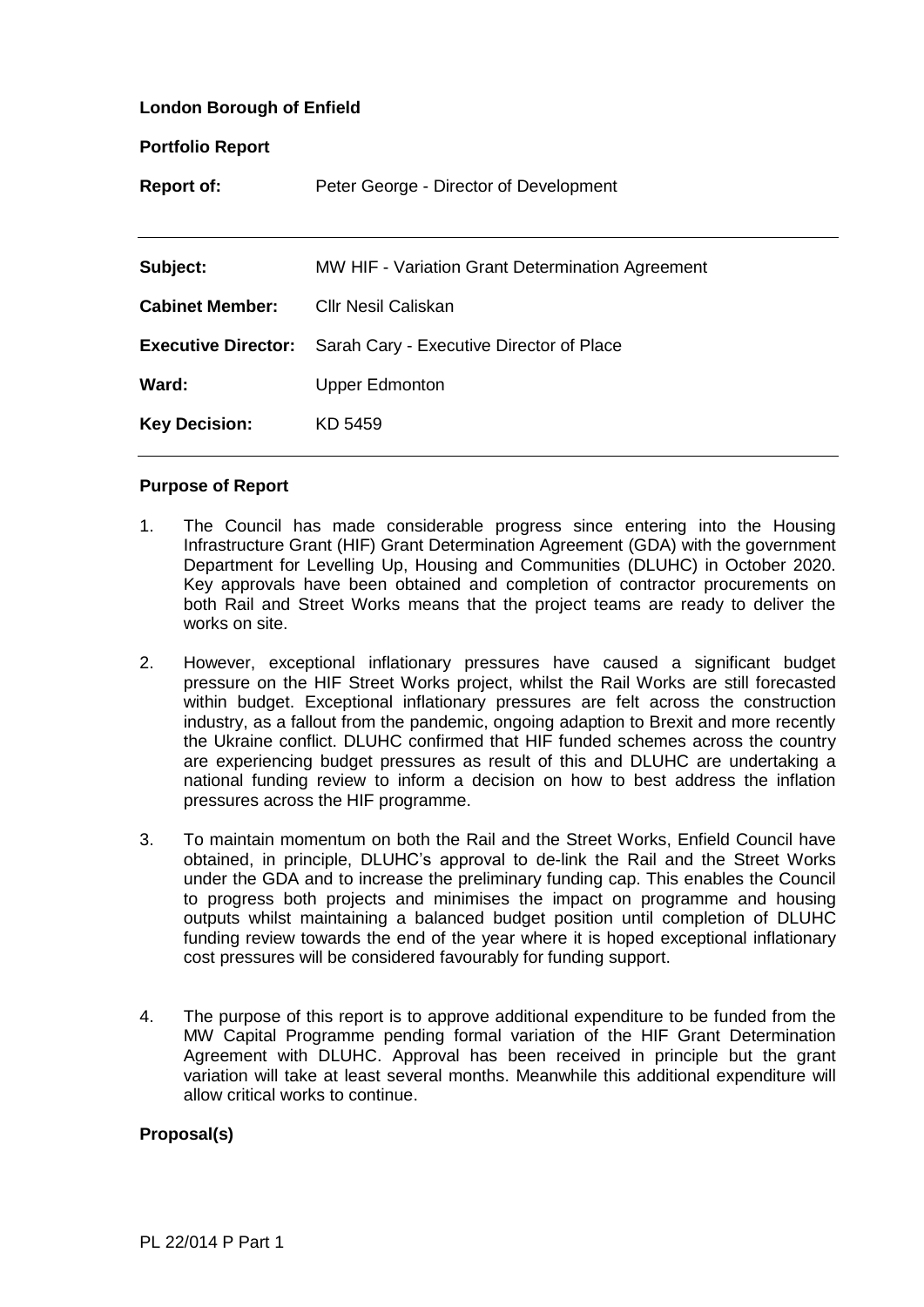- 5. To delegate authority to Director of Development in consultation with the Director of Law and Governance and Executive Director of Resources to agree such amendments to the GDA as are necessary to vary milestone dates for delivery, increase the amount that may be reclaimed by the Council as "Preliminary Expenditure" and de-link the Rail Works (noting that the overall maximum grant funding will not be increased).
- 6. To approve an additional works expenditure for the amount set out in Confidential Appendix A to be funded from the MW Capital Programme and reimbursed from HIF grant on a quarterly basis (noting that such expenditure will only be reimbursed by DLUHC in arrears on a quarterly basis if (i) all conditions to grant funding being satisfied or (ii) variations to the GDA set out at para 2 above being agreed and signed).
- 7. To approve a further preliminary expenditure for the amount set out in Confidential Appendix A in the event that there are unforeseen delays to completing the variations or the grant conditions being satisfied as referred to in pg. 6, above. This will only be expended if agreed with DLUHC as recoverable.
- 8. To note that if any expenditure approved in paragraphs 3 and 4 above were not reimbursed by DLUHC for the reasons stated in paragraph 3, this would have to be initially funded by borrowing and paid back via an unbudgeted revenue cost. To note that Cabinet (KD5181) delegated authority to approve variations to the Street Works PCSA of the to the Programme Director – Meridian Water in consultation with the Executive Director of Resources and Director of Law and Governance, subject to sufficient funds being available and satisfactory performance of the contractor.

# **Reason for Proposal(s)**

- 9. The Council has made considerable progress on the delivery of the Strategic Infrastructure Works since entry into the GDA in October 2020. Key approvals have been obtained and completion of contractor procurement on both Rail and Street Works means that the project teams are preparing to deliver the works on site.
- 10. There have been some delays to achieving some of the milestone dates set out in the GDA and DLUHC have agreed in principle to vary these. The variation proposed in this report will enable the Council and DLUHC to reflect the current position and enable the Council to continue to submit claims for grant funding
- 11. The GDA distinguishes between different categories of funding: (i) Historic Costs (i.e. costs incurred by the Council prior to entry into the GDA); (ii) Preliminary Expenditure; and (iii) the main grant funding which constitutes more than 80% of the total available amount of grant funding. The Council's ability to request "main grant funding" is subject to various conditions including the provision of evidence from the Section 151 Officer that the Council has sufficient funds (in addition to the HIF Funding) whether from its own resources or otherwise to complete the rail and street infrastructure works. Currently the s151 officer is unable to give this assurance because the street works are estimated to exceed the available budget (£116.1m), mainly due to exceptional inflation costs. The Council and DLUHC are currently exploring ways to resolve this and an outcome is expected at the end of 2022, when a further report will be brought forward by officers with recommended proposals. In the meantime, the GDA obliges the Council to deliver the infrastructure works by March 2024 in order to access the full amount of grant funding and to comply with the grant conditions. Conditions to claiming Preliminary Expenditure are less onerous than the conditions to claiming the main grant funding. It is therefore proposed that DLUHC reduce the "main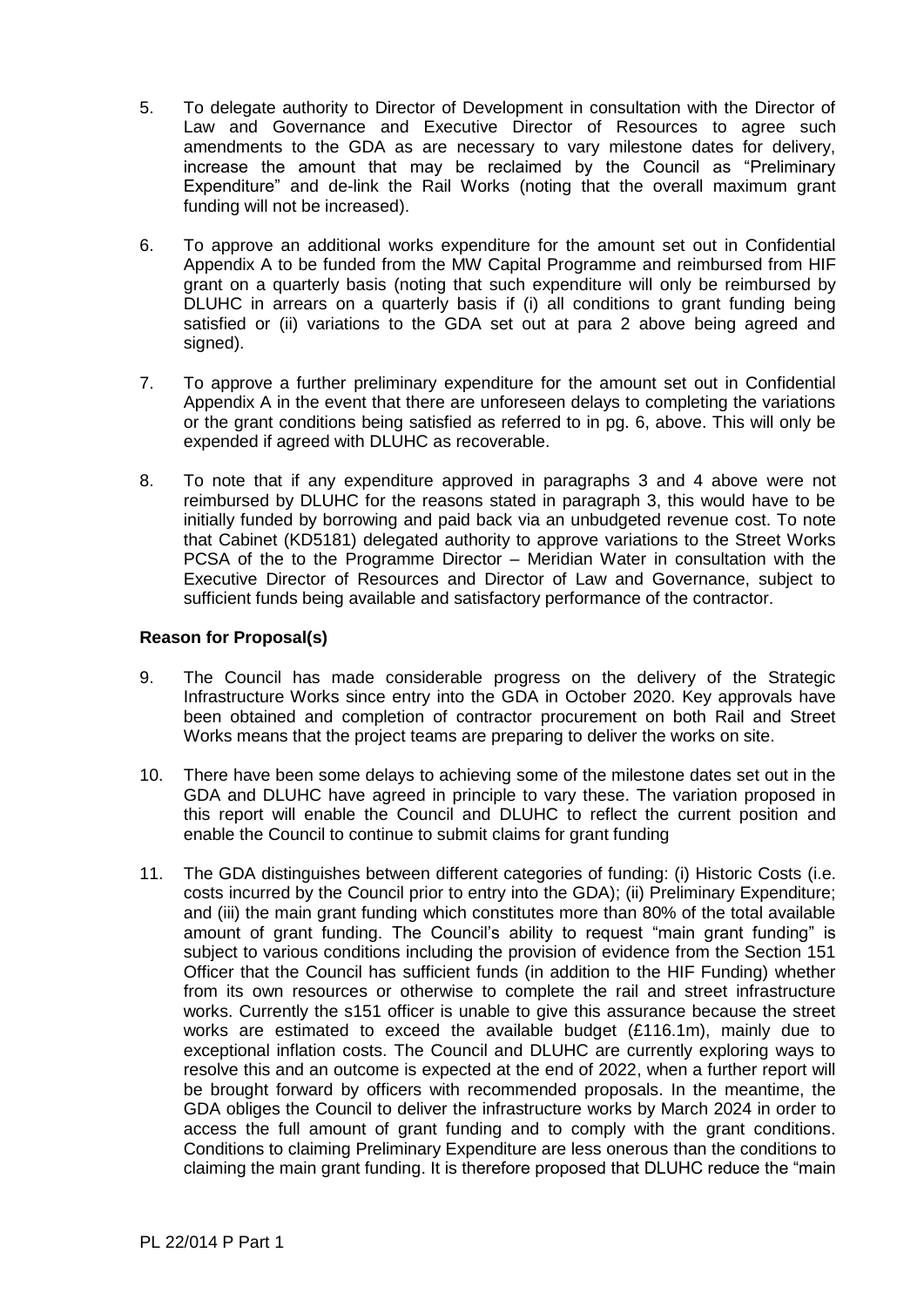grant funding" by the amount set out in part 2 of this report and increase the amount of funding available for Preliminary Expenditure by the same amount. This will enable the Council to proceed with Street Works pending the outcome of the funding decision at the end of this year.

12. The rail infrastructure works are reporting to be within budget and therefore the S151 officer may give the necessary assurances in respect of Rail Works. It is therefore proposed that rail works are "de-linked" from the Street Works in the GDA such that the Council may access the "main grant funding" in respect of Rail Works only. This (as well as the increase to the Preliminary Expenditure described above) will require a variation to the GDA and will enable the rail project to continue on programme and within budget. The variations proposed will enable the Council to progress both projects and minimises the impact on programme and housing outputs whilst maintaining a balanced budget position until completion of DLHUC funding review towards the end of the year.

# **Relevance to the Council's Plan**

- 13. The Strategic Infrastructure Works delivered through the HIF funding serve future development which is key to unlocking the development of Meridian Water and contributes to the priorities of the Council's Corporate Plan:
	- *a. Good homes in well-connected neighbourhoods*
		- The Strategic infrastructure at Meridian Water is key to building more and better homes in Enfield. It is also key to delivering and driving investment to deliver growth in Enfield. Further to this, a key aim in the Council Plan is to Complete Government-funded strategic infrastructure works for Meridian Water, which include a major new road and public park, due for completion in 2023.
	- *b. Safe, healthy and confident*

The Strategic Infrastructure works underpin placemaking capability at Meridian water that will contribute to reducing reliance on cars and increasing walking, cycling and public transport at Meridian Water and it will also contribute to opportunities to visit and enjoy parks and open spaces.

*c. An Economy that works for everyone*  The Strategic Infrastructure Works at Meridian water are key to shaping the economy of Meridian Water and allowing the economic growth of Meridian Water to be filtered out to connecting areas throughout Enfield, attracting jobs, business growth and supporting Enfield residents and the local economy.

### **Background**

### Previous Decisions

- 14. In December 2018 the Council submitted a bid to the Department for Levelling Up, Housing and Communities (DLUHC, formerly MHCLG) for the Housing Infrastructure Fund (HIF) to deliver the first phase of strategic infrastructure works in Meridian Water. The Strategic Infrastructure Works comprise of rail enhancement works amounting to a value of circa £54m (HIF Rail Works) and strategic road and flood alleviation works for a value amounting to circa £116m (HIF Street Works).
- 15. On 12<sup>th</sup> February 2020 Cabinet approved (KD 5085) the entry by Council into the GDA and the drawdown of £19m Preliminary Expenditure, in addition to £7m Historic Costs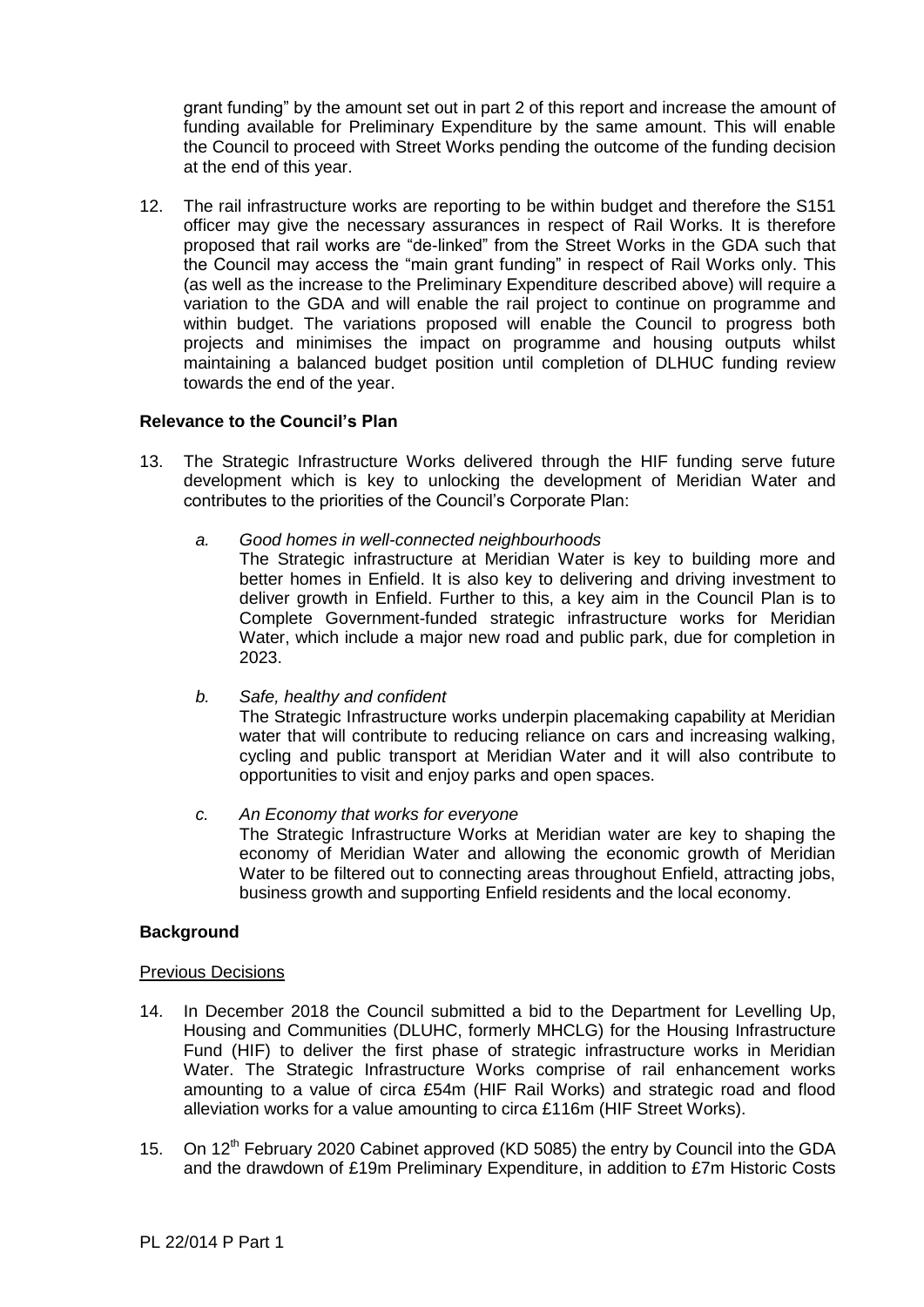that had already been approved and expended. This brings the total approved expenditure to £26m to cover the period up to the main works start on site and discharge of all funding conditions. Approved expenditure is forward funded from the Council's MW Capital Programme Budget and claimed back from DLUHC HIF funding on a quarterly basis in accordance with the terms in the GDA.

- 16. Under delegated authority from Cabinet, the Meridian Water Programme Director in consultation with the Executive Director of Resources and the Director of Law and Governance accepted the terms and approved the entry into the GDA and all associated subsidiary documents (PL 20/072 O). On 30 October 2020 the Council entered the GDA with DLUHC for a total amount of £170m.
- 17. On 16th September 2020 Cabinet approved (KD 5181) the entry by Council into a framework agreement with selected contractors and the entry by the Council into a Pre-Construction Services Agreement (PCSA) for the delivery of Street Works. Following Cabinet approval and consultation with members of Cabinet the Council entered a PCSA with the first ranked contractor Vinci Taylor Woodrow on 16/03/2021.
- 18. Approved recommendation by Cabinet on 12<sup>th</sup> February (KD5085) delegates authority to approve variations to the PCSA to the Programme Director – Meridian Water in consultation with the Executive Director of Resources and Director of Law and Governance, subject to sufficient funds being available and satisfactory performance of the contractor.

## Grant Determination Agreement

- 19. The main provisions of the GDA, include both standard conditions for all HIF Forward Funding schemes as well as bespoke conditions for the Meridian Water project. If the Council fails to meet any of the conditions precedent or the project milestone dates, DLUHC may terminate the grant agreement, withhold additional funding and potentially clawback any funding already paid.
- 20. Under the GDA the Council is required to fulfil a set of conditions precedent. The first set of conditions (pre-commencement conditions) were satisfied prior to entry into the GDA and enabled the Council to claim all historic expenditure incurred in the period between submission of the Expression of Interest (September 2017) and entry into the GDA (October 2020), as well as preliminary expenditure, covering all cost up to the start on site.
- 21. Additionally, there is a set of conditions precedent (pre-draw down conditions) to funding claims for the actual works which constitute more than 80% of the total HIF funding amount. In summary, these conditions require the Council to evidence that necessary approvals and consents (planning, CPO, statutory stakeholder approvals) are in place to commence construction of the main works.
- 22. The Council have made significant progress to satisfy these conditions and in November 2021 the Council submitted a request and supporting evidence to discharge the pre-draw down conditions. DLUHC is still in the process of reviewing all evidence submitted and the Council is closely liaising with DLUHC to close out the conditions. It is expected that these will be discharged without substantive change imminently.

# **Main Considerations for the Council**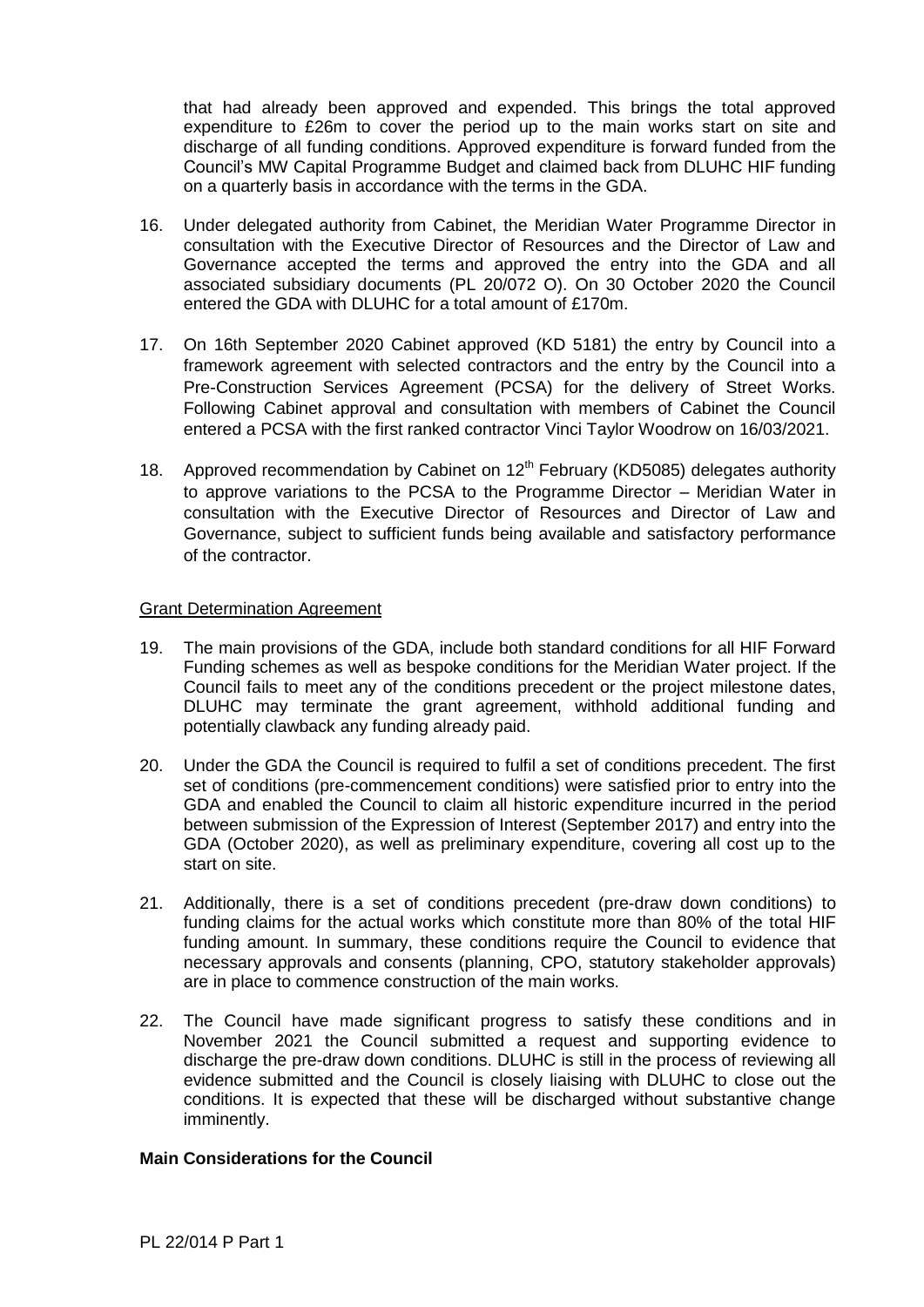## Rail Works Progress Update

- 23. The HIF Rail Works progress is in line with the Network Rail developed GRIP (Governance for Railway Investment Project) process. The Council has successfully completed GRIP 2 design (feasibility) and GRIP 3 design (option selection) and has commenced GRIP 4 design (single option development).
- 24. In parallel to the GRIP design process, the project team has progressed the approval process with the Department for Transport (DfT). DfT's Rail Infrastructure Board approved the Outline Business Case for the HIF Rail Works in the summer of 2020, and the Full Business Case was approved by the DfT's Tier 2 Rail Infrastructure Board on 30 March 2022. DfT approval has cleared the way to deliver the works.
- 25. Furthermore, the Council started the procurement of a rail contractor in the summer of 2021 through a restricted OJEU procurement process. In early January, the tender responses were received, and in March, the Council approved the appointment of the successful contractor Belfour Beatty. The Council is close to entering into a Pre-Construction services Agreement with Belfour Beatty and anticipates entering into the main contract in June 2022.
- 26. In summary, significant progress has been made towards the delivery of the HIF Rail Works and the project is on programme and forecasted cost to complete the works are within the HIF funding envelope.

## Street Works Progress Update

- 27. The Council and its professional team have developed the Street Works up to the developed design stage and planning permission was granted in July 2020. Further planning approval was granted in February 2022 for a primary substation.
- 28. To assemble all land required to deliver the Street Works, the Council has acquired land under private treaty agreements and progressed a Compulsory Purchase Order (CPO). The CPO was confirmed without modification, in July 2021 and the Council is currently in the process of implementing its Compulsory Purchase Powers through a General Vesting Declaration. The Council will obtain ownership of all land required to deliver the HIF Street Works ahead of the construction start.
- 29. The Council completed a Ground Investigation (GI) survey and submitted a Remediation Strategy to the Environment Agency (EA). The Council's professional team are working through the comments from the EA to obtain the final sign-off ahead of the construction start.
- 30. The Council procured a Framework Agreement to deliver the HIF Street Works and, in 2021, the Council appointed three contractors onto the framework. Following procurement of the framework, the Council negotiated with the first ranked framework contractor (Vinci Taylor Woodrow) for a pre-construction services agreement (PCSA) for the delivery of HIF Street Works and the agreement was entered in March 2021.
- 31. Under the PCSA, the Contractor progressed, developed, designed, and procured all work packages with specialist subcontractors. The PCSA stage is nearly completed and the Council has received a price offer for the delivery of the Street Works from Vinci Taylor Woodrow. The contract price offer is significantly over budget, notwithstanding the value engineering and de-scoping items that had been identified ahead of receipt of the contract price offer.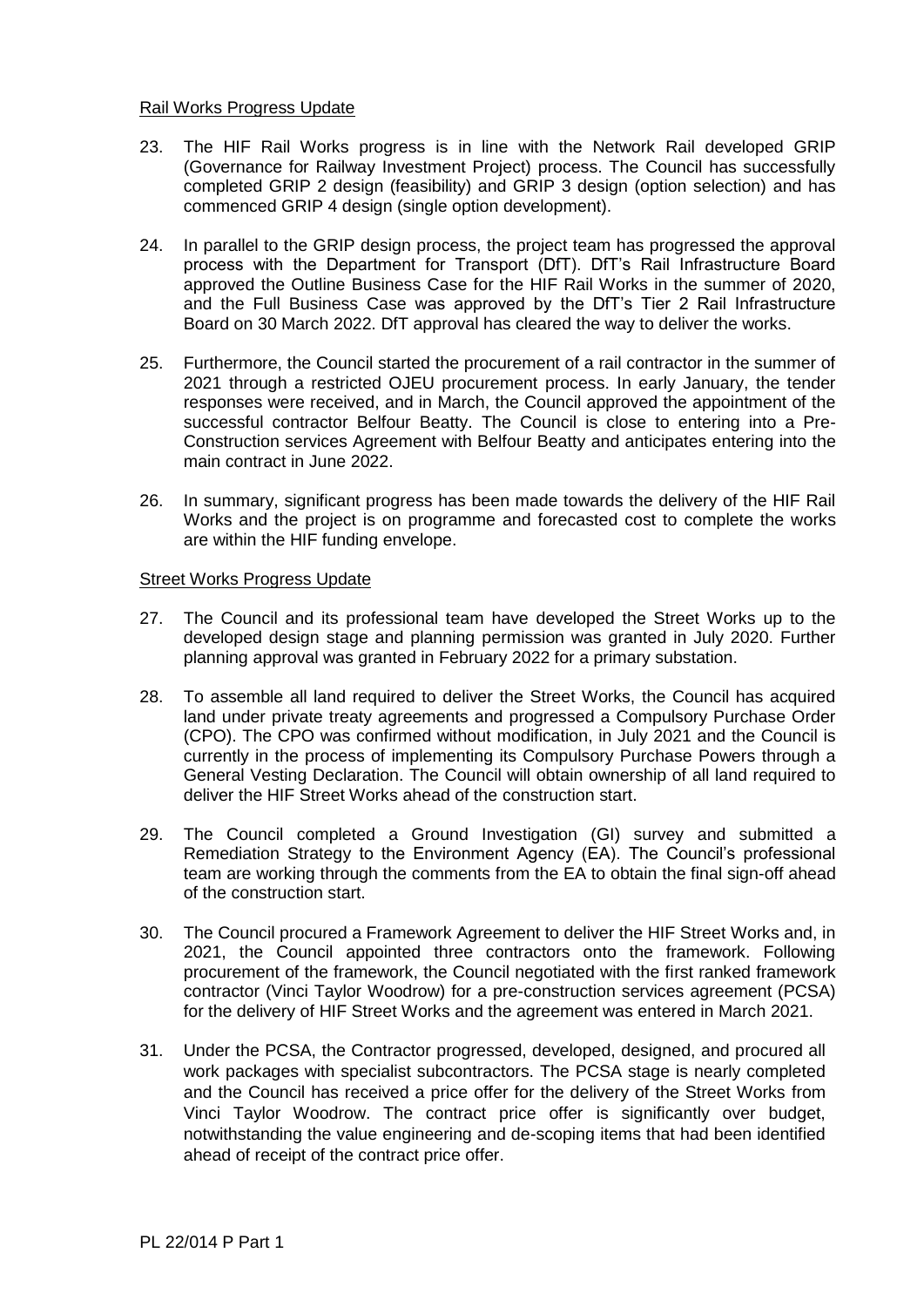32. In summary, significant progress has been made towards the delivery of the HIF Street Works, but exceptional inflationary budget pressures persist causing delays and putting programme at risk.

# Key Challenges

- 33. Notwithstanding the significant progress made towards the delivery of the HIF Rail and Street Works and the steps taken to satisfy all conditions precedent under the GDA, some key challenges persist and impact the Council's ability to deliver the project in accordance with existing governance and the terms of the GDA.
- 34. As result of budget pressures uncertainty remains on the surety of the total price of the Street Works being contractable in the HIF funding envelope. This in turn impacts the Council's ability to go unconditional on the GDA and access the main funding, as this would require evidence that the Council has sufficient funds (in addition to HIF Funding) to complete the Infrastructure Works.
- 35. Furthermore, the amount of funding that can be claimed before going unconditional is capped under the GDA and this limit is expected to be reached from end of June. The GDA doesn't allow the Council to claim any funding in excess of the cap before going unconditional and the Council's governance does not allow to forward fund any expenditure over and above the cap.
- 36. This currently poses the risk that the Council must pause the projects until budget pressure and cost uncertainties on Street Works have been resolved. As Rail Works and Street Works are contractually linked under the GDA, both projects are affected, even though no budget pressures exist on the Rail Works project. Pausing both projects would have significant programme and cost implications and would delay housing outputs on Meridian Water.

# DLUHC Options Report

- 37. Given the challenges outlined above and in part 2 of this report, the Council presented several options to progress the HIF projects to DLUHC at the cross government HIF Board on 11 May 2022.
- 38. The recommended and verbally approved proposition will maintain momentum on both the Rail and the Street Works, and minimises the impact on programme and housing outputs whilst maintaining a balanced budget position until completion of DLHUC funding review towards the end of the year where it is hoped extraordinary inflationary cost pressures will be considered favourably for funding support.
- 39. A draft letter from DLUHC confirming the decision by the cross government HIF Board is in the process of being agreed and formal signed letter is expected within the next week. The draft letter received is in line with the Council's expectation and reflects the proposals discussed at the Board.

### **Safeguarding Implications**

40. Not applicable

# **Public Health Implications**

41. There are no public health implications arising directly from this decision.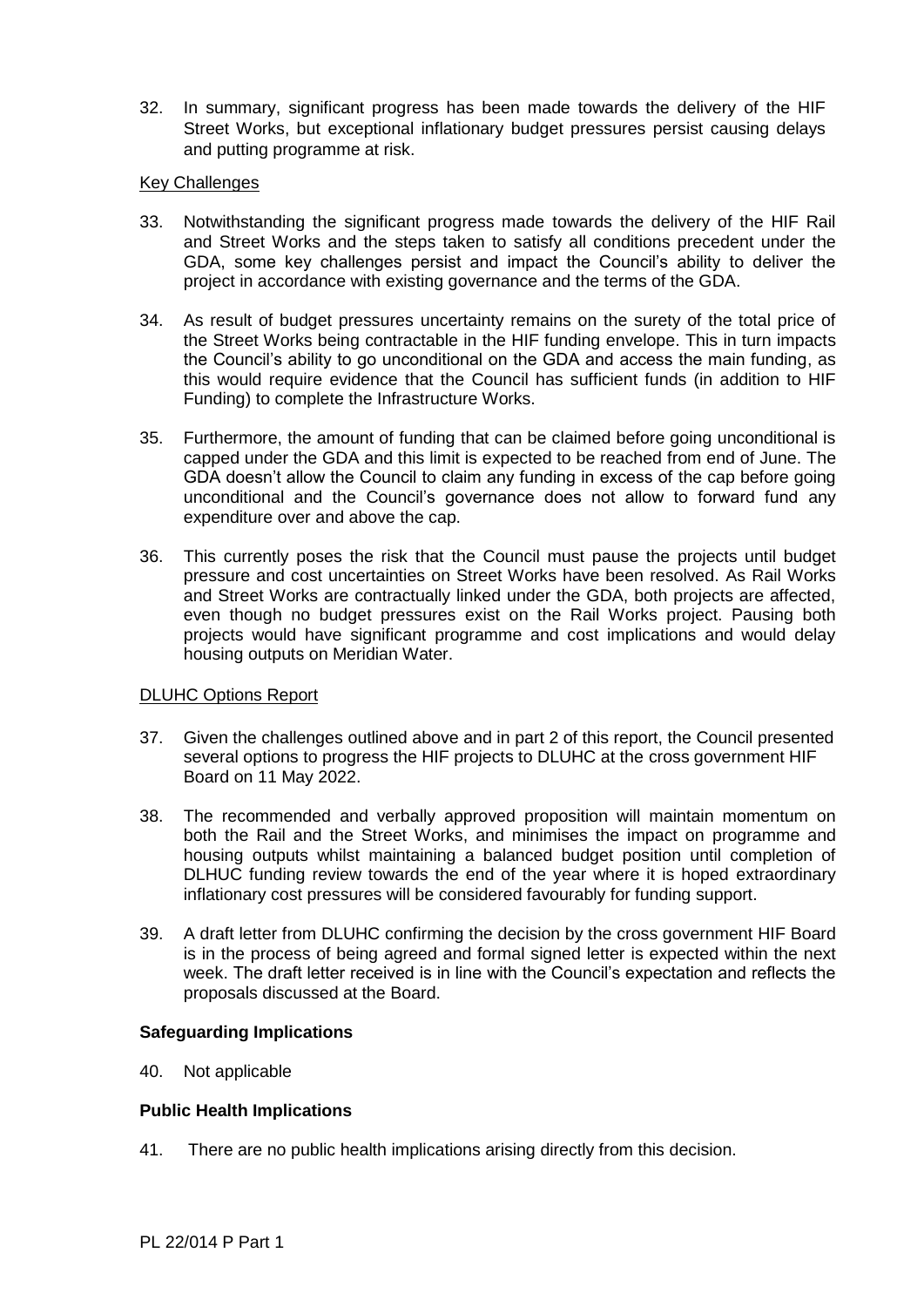42. However, the infrastructure works proposed to be funded by this grant help encourage residents to prioritise walking and cycling. The infrastructure designs are grounded on an urban structure that improves the environment and to encourage healthy lifestyle. The utilities corridor is also designed to provide specs for smart technologies, introduce suitable energy infrastructure to help residents save energy bills and improve air quality. In addition, the development of good quality housing and economic development will contribute towards improvement in health and wellbeing for communities.

### **Equalities Impact of the Proposal**

- 43. There are no equalities impact arising from the decision in this report.
- 44. Impact on parties currently operating on the land where the SIW will take place was analysed through Equalities Impact Assessment (EQIA) in relation to the CPO. The initial EQIA was conducted in December 2019 internally by the Council, with a subsequent extensive review by external consultant Ottaway Strategic Management in March 2020. Both assessments identified no direct negative impact of the CPO. Please see KD 4832 (January 2020) Cabinet and (July 2020) Operational reports for details.
- 45. A predictive EqIA was completed on the Meridian Water Masterplan in 2018 and found that the scheme will have a positive impact on groups sharing protected characteristics, creating a sustainable community in Meridian Water that is connected to the surrounding communities in Edmonton and promoting social equity and reduce inequalities. The EqIA demonstrated that the scheme will deliver social, economic, health, educational, physical, and environmental infrastructure that meets the needs of different groups and reduces inequality across a number of domains, including housing, health, and employment.

# **Environmental and Climate Change Considerations**

- 46. There are no environmental implications arising directly from this decision.
- 47. The HIF works create a pedestrian friendly and safe environment, which will support people to choose walking and cycling as their first choice of travel. The provision of a bus only route on the east-west spine will also increase the frequency of and accessibility to buses, which are the most accessible form of transport for most users. An increased train service will make this a choice for people travelling both to central and east London, as well as north to destinations such as Harlow, Stansted Airport and Cambridge, thus reducing the need for car ownership and related trips. Given that transport makes up 39% of the borough-wide energy based carbon emissions in Enfield, this will play a role in mitigating the impacts of the new development and meeting its environment and sustainability targets.
- 48. The sustainable flood mitigation strategy proposed is a nature-based solution using onsite provision of flood attenuation (Edmonton Marshes) and the naturalisation of brooks for hundred year +35% climate change flood event. This results in climate change resilience for the Meridian Water development, as well as the provision of new parks as valuable greenspace for future residents and visitors.
- 49. Construction activities generate carbon emissions so for the main contractor procurement for the Site Works, sustainability and climate change considerations were built in tender evaluation criteria. Any further procurement to deliver the HIF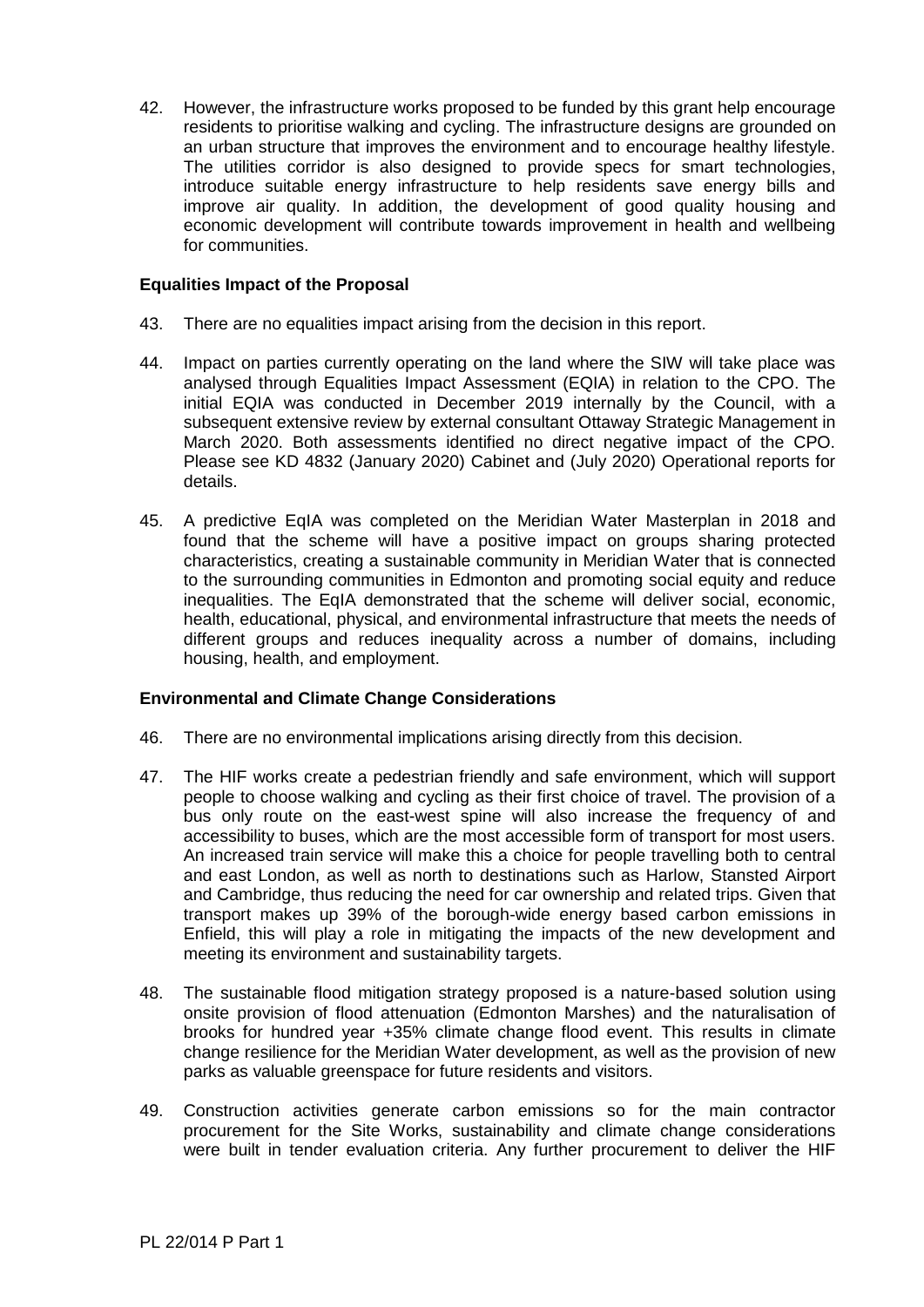works will give consideration to sustainability and climate change and will be carried out with consideration of the Meridian Water Sustainability Strategy.

- 50. As part of the HIF Street Works the Drumsheds in Orbital Business Park are dismantled or demolished and materials are intended to be repurposed. Interest from receipt projects has been received for taking steel for repurposing and to pay over scrap price. Also, materials from F-Block demolition are intended to be re-used in the construction of the HIF Street Works. These proposals contribute to driving down embodied carbon and inform circular economy statements.
- 51. The delivery of significant new infrastructure will lead to the generation of embodied carbon in materials. The Meridian Water Environmental Sustainability Strategy considers the approach to this, including offsetting that might be required in the future.

### **Risks that may arise if the proposed decision and related work is not taken**

- 52. Not approving the recommendations set out in this report will result in having to pause both Rail and Street Works, until the budget pressures on the Street Works have been resolved and additional HIF funding for inflation cost by DLUHC is confirmed. This will have direct and indirect impacts on the delivery of strategic aims at Meridian Water. Impacts of having to stop / pause the Street and Rail Works are set out below:
- 53. **Programme Impact:** Both the teams on the HIF Rail and HIF Street Works will need be de-mobilised now and will re-mobilise following positive outcome of the DLUHC funding review expected in November. This will result in a pause of 9 months and following the DLUHC funding decision teams will require 3 months to re-mobilise, resulting in a minimum delay of 12-month to the programme. Given the nature of the rail industry and the reliance on disruptive possession to carry out the works and time required to book disruptive possession, it is expected that this will result in aggravated delays, pushing the Rail Works programme out by a minimum of 15 months.
- 54. **Budget Impact:** Pausing both the HIF Rail and HIF Street Works is expected to result in additional cost related to inflation, as well as de-mobilisation and re-mobilisation cost of both project teams. The anticipated budget impact of pausing both projects is an increase of cost by £5m for the Rail Works and an increase of £7.5m for the Street Works. In addition, pausing the projects could result in further exceptional costs if it must re-procure Main Contractor for both Rail and Street Works and re-do the work carried out by the existing Street Works contractor under the PCSA.
- 55. **Impact Housing Outputs:** Pausing the Street Works would directly impact 2,000 homes in Phase 2 for which outline planning permission has been granted and which are directly dependent on the completion of the Street Works for access, remediation, flood mitigation measures, utilities, and provision of green spaces, Direct programme delays are likely on Meridian 2, Meridian 3 and Meridian 4 if the Street Works were paused and knock-on delays are likely on the further homes that benefit from the delivery of the Street Works. Homes on the sites adjacent to Meridian Water station that are directly benefitting from the Rail Works being delivered through increased accessibility and service levels are likely to be impacted.
- 56. **Impact on Meanwhile Uses:** Meanwhile project Troubadour Studios is dependent on the completion of elements of the Street Works for the roll out of the second phase of the project and the build out of the film studios, theatre and media skills academy. Delay of the Street Works puts uncertainty on entry into lease with Troubadour for the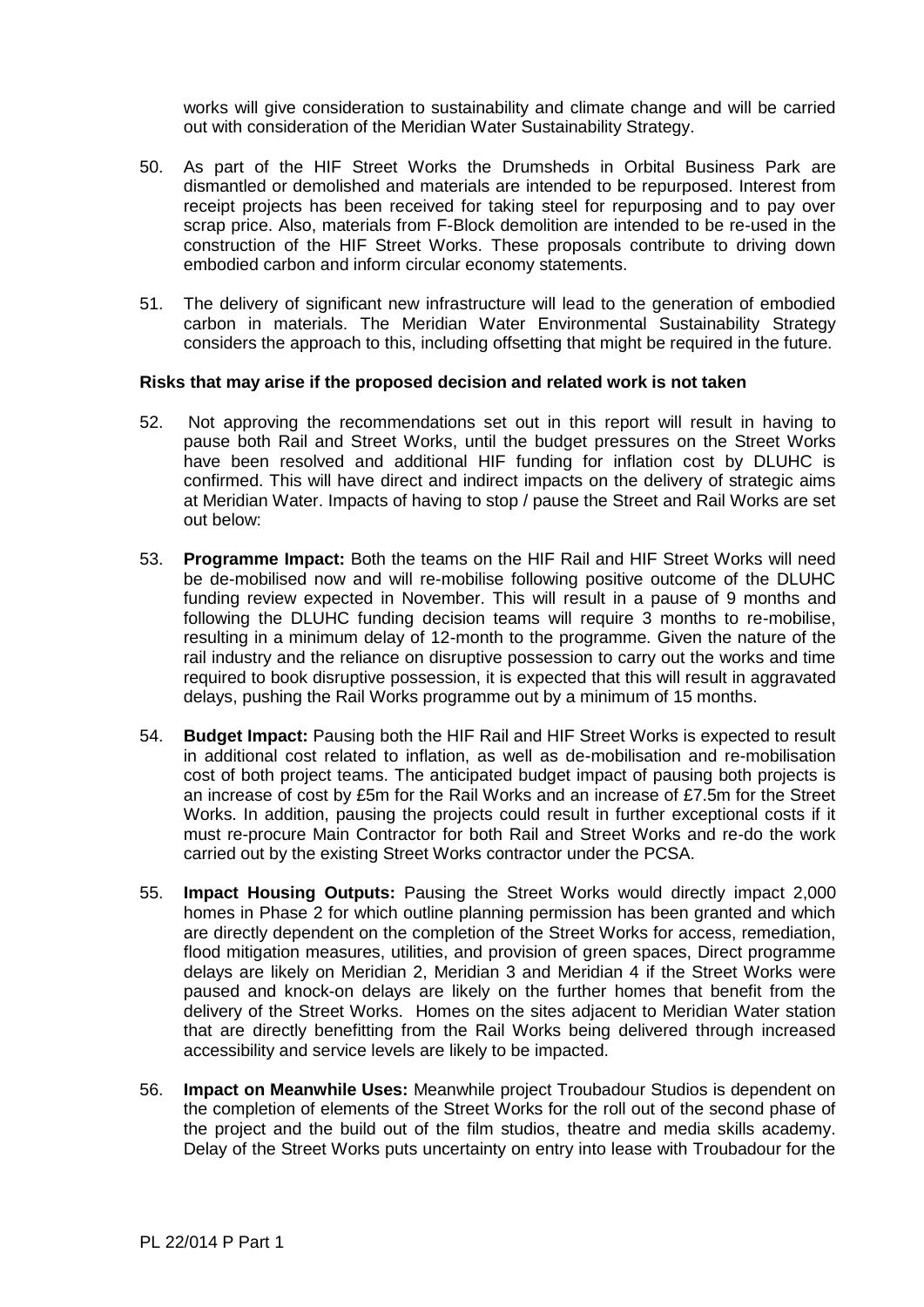full demise, which is a mechanism required for the Council to recover investment made in first phase of the Troubadour Film Studio project.

57. **Impact on Surrounding Landowners:** Given the recent announcement that Ikea are closing their store in Meridian Water and advertising the site for redevelopment, about 2,000 homes could come forward earlier than anticipated subject to Rail Works being progressed as planned. Any delays to the Rail Works would put this at risk.

## **Risks that may arise if the proposed decision is taken and actions that will be taken to manage these risks**

58. **Risk:** Long term funding challenge - Whilst some risks have reduced, cost inflation risk has increased, and so uncertainty remains on the surety of the total price being contractable in the GDA budget. Spending further monies allows us to mitigate these risks, and work to a fundable scheme, but also increases LBEs total exposure of clawback.

**Mitigation:** Carry out further VE and de-scoping to bring the project back to a contractable price within the HIF funding envelope. Continue to liaise with DLUHC on additional HIF funding for exceptional inflation pressures. In parallel, work is undertaken by the Meridian Water Team to look at options for alternative funding, including SIL, s106 and external funding schemes to fund any elements that would be proposed for VE and de-scoping.

- 59. **Risk:** Short term funding gap **-** LBE need to get comfortable that the short-term funding position will not be underwritten by the GDA revisions fully until these are implemented. **Mitigation**: Obtain minutes of White Hall Board Meeting and request a letter confirming the decision of White Hall Board. Formal written communication confirming decision by the cross-government Board is expected by the end of June 2022.Swiftly progress the Deed of variation to formalise the decision made by the cross government HIF Board.
- 60. **Risk:** Delay or other breach of GDA non-compliance with the Council's obligation under the GDA, such as delay to the Infrastructure Milestones could result in breach of contract and in the worst-case scenario termination of the agreement and further funding being withheld or all/ some funding being claimed back. **Mitigation:** Existing project management arrangements are in place to manage the project and ensure timely delivery of Infrastructure Milestones. Close engagement with DLUHC is ongoing through monthly progress meetings and if required agreement will be sought from the DLUHC for a waiver or extension.
- 61. **Risk:** Cost overruns If project costs exceed the funding provided, the Council will need to fund the cost overruns on the project. **Mitigation:** Project management arrangement are in place to closely monitor the project and the project cost. Carry out further VE and de-scoping to bring the project back to a contractable price within the HIF funding envelope. Continue to liaise with DLUHC on additional HIF funding for exceptional inflation pressures. In parallel, work is undertaken by the Meridian Water Team to look at options for alternative funding, including SIL, s106 and external funding schemes to fund any elements that would be proposed for VE and de-scoping.

# **Financial Implications**

62. This report seeks approval to spend additional preliminary expenditure for the amount set out in part 2 of this report.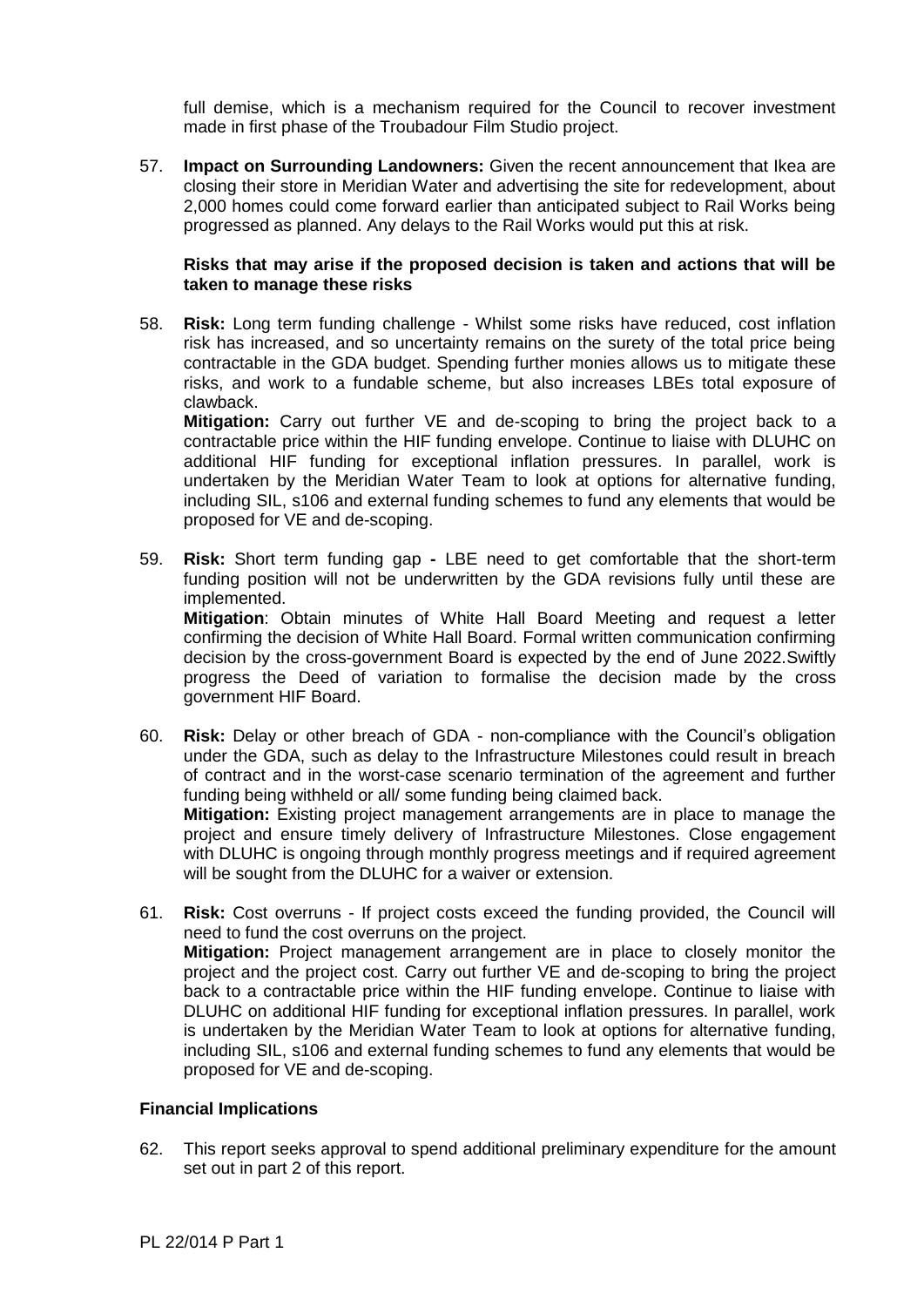- 63. Without this change to the GDA, HIF non-rail works would have to be paused until the funding decision is finalised. Pausing both the HIF Rail and HIF Street Works is expected to result in additional cost related to inflation, as well as de-mobilisation and re-mobilisation cost of both project teams. The anticipated budget impact of pausing both projects is an increase of cost by £5m for the Rail Works and an increase of £7.5m for the Street Works. In addition, pausing the projects could result in further exceptional costs if it must re-procure Main Contractor for both Rail and Street Works and re-do the work carried out by the existing Street Works contractor under the PCSA.
- 64. The additional spend is included within the current approved capital programme funded by HIF grant. The budget sits within the overall Meridian Water programme on the HIF road code (C020151) and HIF rail code (C020198).
- 65. Expenditure will only be reimbursed by DLUHC in arrears on a quarterly basis if (i) all conditions to grant funding being satisfied or (ii) variations to the GDA set out in Part 1 para 2 being agreed and signed. As such, there is a small risk that the expenditure will not be reimbursed, in which case it would have to be initially funded by borrowing and paid back via an additional unbudgeted revenue cost

## **Legal Implications**

## 66. **MD 6 th June 2022**

Section 1 of the Localism Act 2011 provides the Council with the power to do anything an individual may do, subject to a number of limitations. This is referred to as the "general power of competence". A local authority may exercise the general power of competence for its own purpose, for a commercial purpose and/or for the benefit of others. This general power of competence provides sufficient power for the Council to enter into the variations to the GDA proposed in this report. This provision also enables the Council to incur additional expenditure prior to completion of the variation to the GDA, subject to satisfaction that the proposals to are a prudent use of the Council's resources.

The availability of funding under the GDA is subject to various terms and conditions which are summarised in the body of this report. Failure to comply with the terms and conditions may result in DLUHC terminating the agreement, withholding grant funding and/or demanding repayment of any grant already paid.

Any expenditure incurred by the Council prior to receiving confirmation that any preconditions to funding have been met is at the Council's own risk. Similarly, any expenditure prior to formalisation of the variation to the GDA will also be at the Council's risk because it may not be claimed back from DLUHC as grant funding until either (i) all conditions to grant funding have been satisfied or (ii) variations to the GDA as proposed in this report have been completed and any conditions to that variation complied with. Budget pressures summarised in this report will need to be resolved in order for the Council to be able to claim the main grant funding amount. It is anticipated that these issues will be resolved by the end of this year. The proposals in this report allow the Council to continue with works required to ensure delivery of the project in accordance with the deadlines set out in the GDA but do expose the Council to greater financial risk in the interim.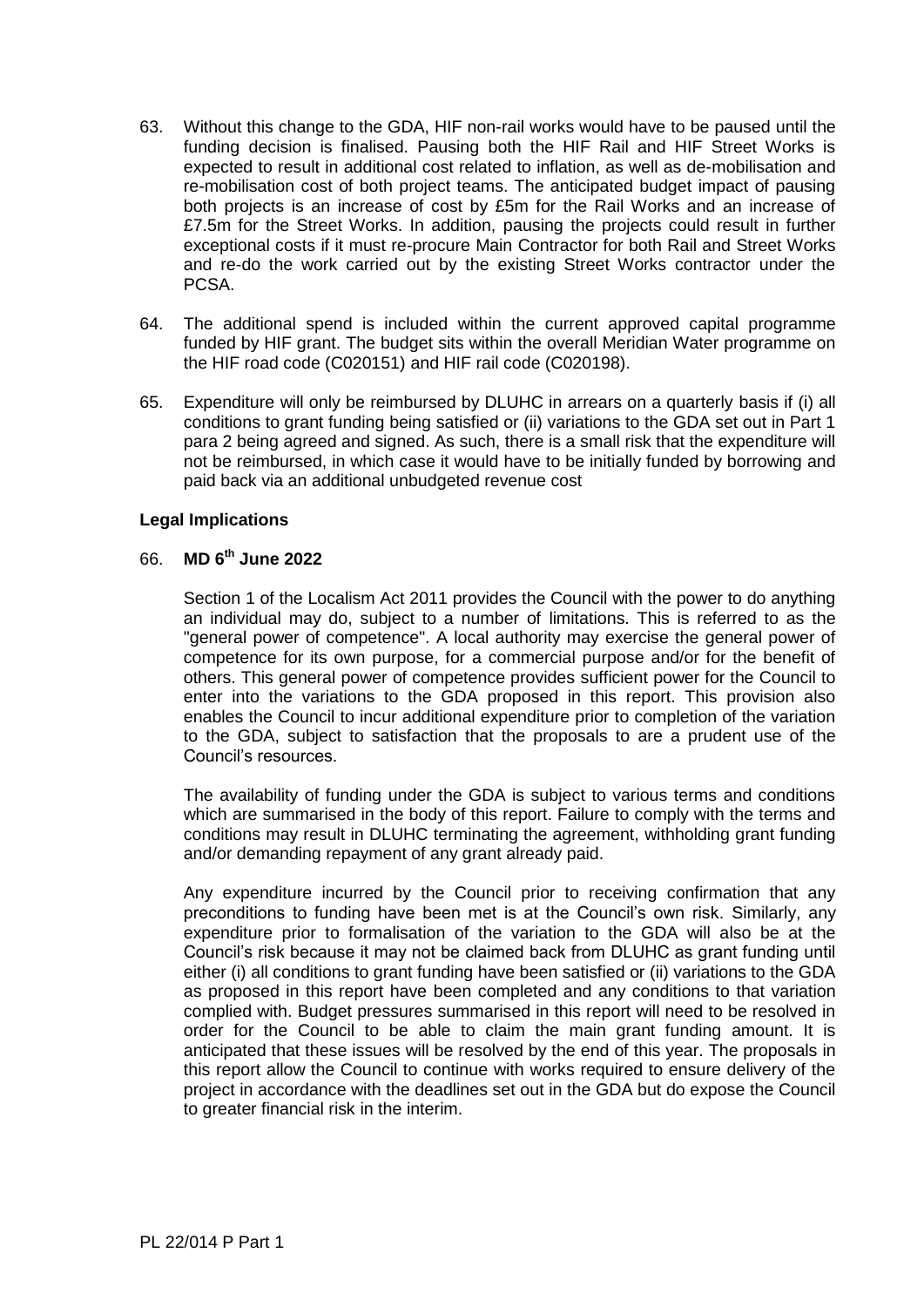All legal agreements entered into in consequence of the approval of the recommendations set out in this report must be approved in advance of commencement by Legal Services on behalf of the Director of Law and Governance.

## **Workforce Implications**

67. Not applicable

# **Property Implications**

68. There are no specific property implications arising directly from this report however it is anticipated that there may be future Property Imps as the HIF works progress and construction starts. Any future reports arising as a result of these proposals will need to be further reviewed and when property transactions are included Strategic Property Services will comment on those individual deals and reports at that time.

## **Other Implications**

69. The recommendations in this report do not have other implications.

# **Options Considered**

- 70. For the detail of the options considered see the HIF Options report. (attached to part 2)
- 71. **Do Nothing.** This option will result in having to pause both Rail and Street Works, until the budget pressures on the Street Works have been resolved and additional HIF funding for inflation cost by DLUHC is confirmed. This option has been rejected as it will have major impacts on programme, budget and housing outputs in Meridian Water.
- 72. **Pause Street Works.** This options de-links the Rail and Street Works under the GDA, enabling Rail Works to progress. Street Works are paused, and team is stood down until positive outcome of the DLUHC funding review expected in November. This option has been rejected as it will have significant impacts on programme, budget and housing outputs in Meridian Water.

### **Conclusions**

- 73. The Council has made considerable progress since entry into the GDA in October 2020. Key approvals obtained and completion of contractor procurement on both Rail and Street Works means that the project teams are ready to deliver the works on site, subject to resolution of the budget pressure on Street Works and the outcome of DLUHC national funding review.
- 74. To maintain momentum on both the Rail and the Street Works, Enfield Council recommends de-linking the two projects under the GDA and increasing the preliminary funding cap. The Rail project is on budget and on programme, allowing us to deliver expected housing outputs. The majority of this re-profiled funding will be deployed to progress preconstruction activities and working towards a deliverable scheme within budget and programme.
- 75. This enables the Council to progress both projects and minimises the impact on programme and housing outputs whilst maintaining a balanced budget position until